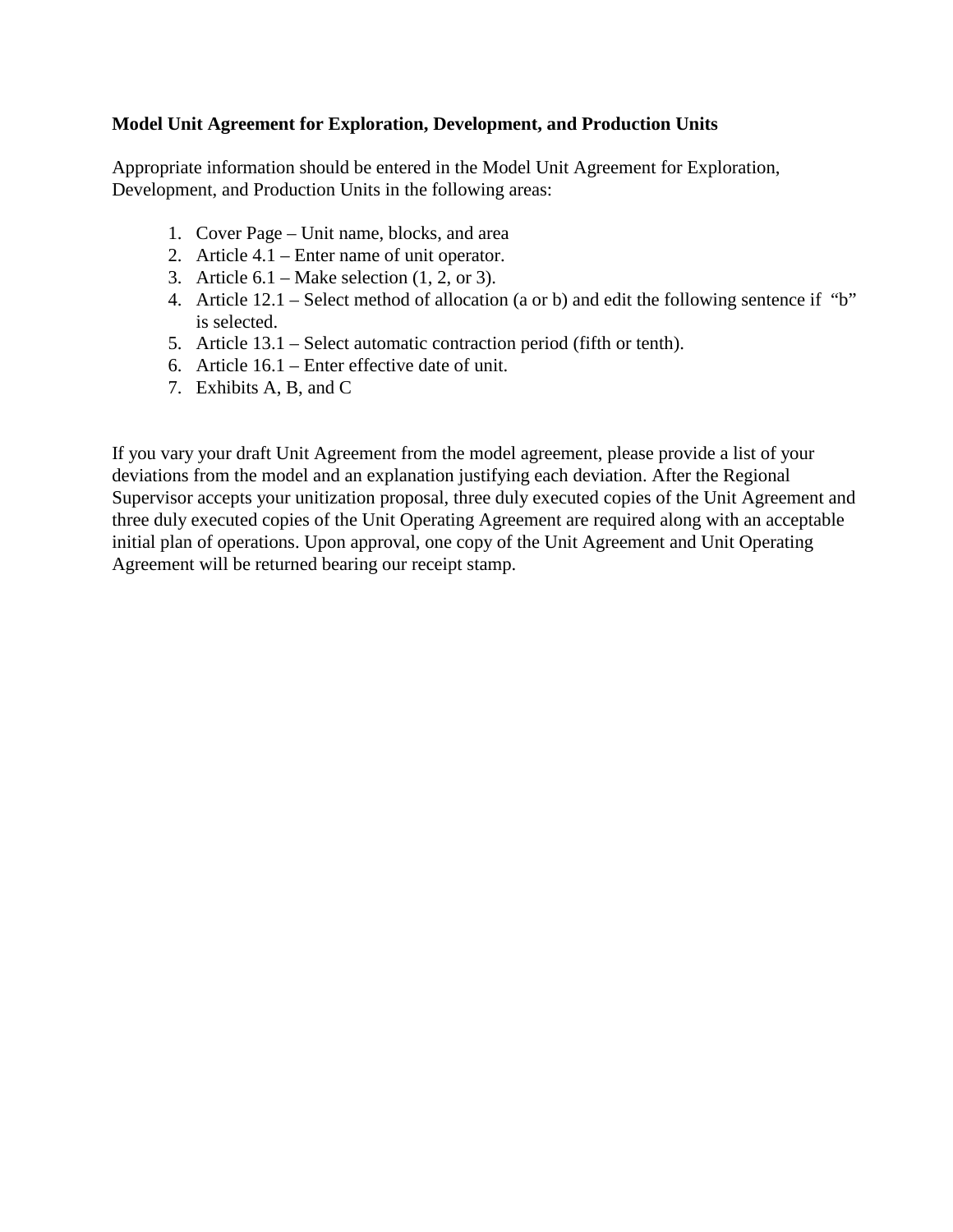# **MODEL UNIT AGREEMENT FOR EXPLORATION, DEVELOPMENT, AND PRODUCTION UNITS**

# **UNIT AGREEMENT FOR OUTER CONTINENTAL SHELF EXPLORATION, DEVELOPMENT, AND PRODUCTION OPERATIONS**

**0N THE UNIT** 

**BLOCKS** 

**BLOCKS AREA** 

**OFFSHORE** 

 **OFFSHORE CONTRACT NO.**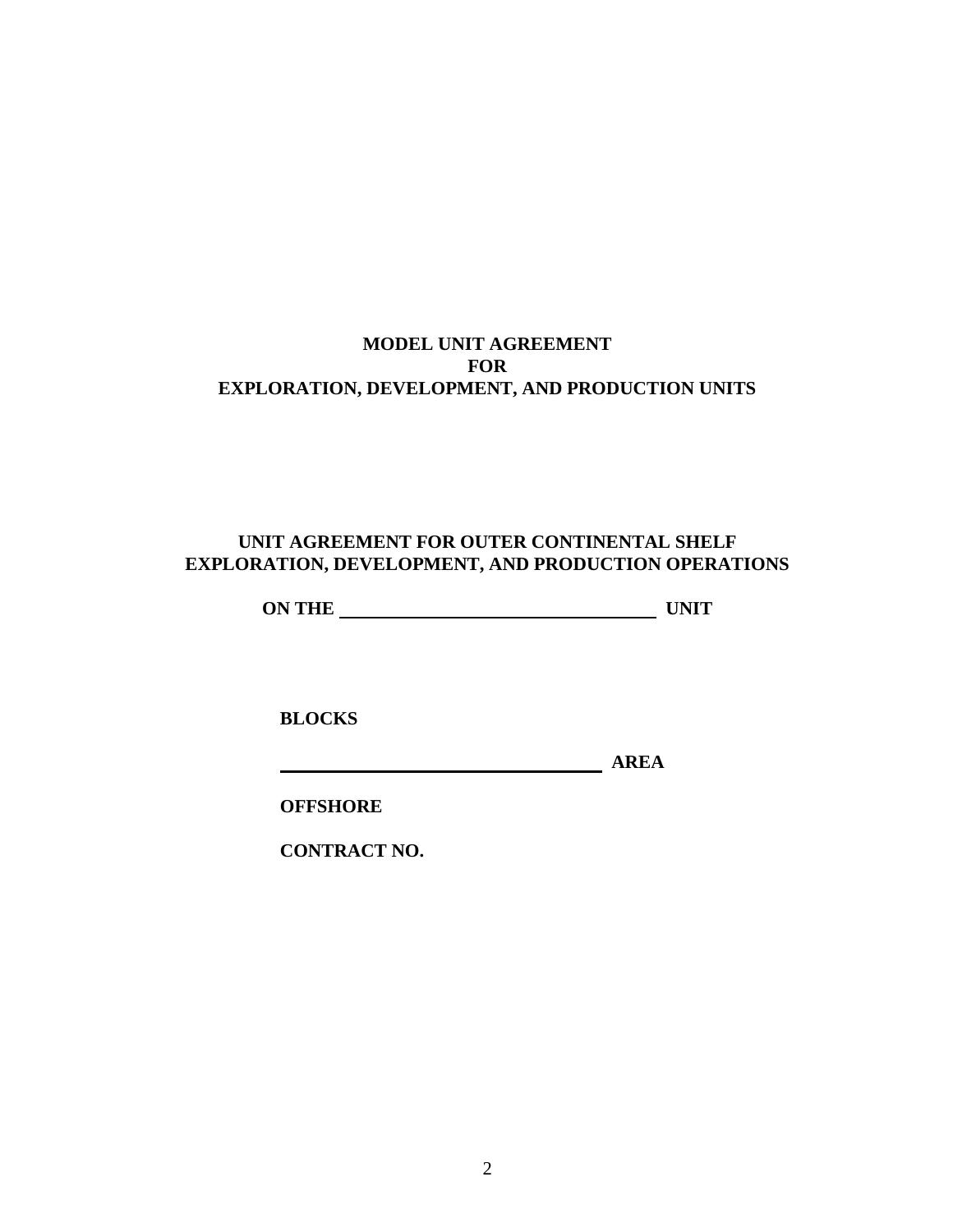## **Table of Contents**

| Article I-----------Definitions                               |
|---------------------------------------------------------------|
| Article II-----------Incorporation                            |
| Article III---------Unit Area and Exhibits                    |
| Article IV---------Designation of Unit Operator               |
| Article V----------Resignation or Removal of Unit Operator    |
| Article VI---------Successor Unit Operator                    |
| Article VII---------Unit Operating Agreement                  |
| Article VIII-------Appearances and Notices                    |
| Article IX---------Plan of Operation                          |
| Article X----------Revision of Unit Area                      |
| Article XI---------Participating Areas                        |
| Article XII--------Allocation of Production                   |
| Article XIII-------Automatic Adjustment of Unit Area          |
| Article XIV-------Relinquishment of Leases                    |
| Article XV--------Rentals and Minimum Royalties               |
| Article XVI-------Effective Date and Termination              |
| Article XVII------Leases and Contracts Conformed and Extended |
| Article XVIII-----Counterparts                                |
| Article XIX-------Subsequent Joinder                          |
| Article XX--------Remedies                                    |
| Article XXI-------No Waiver of Certain Rights                 |
| Article XXII------Covenants Run With the Land                 |

#### **Witnesseth:**

**WHEREAS**, Section 5(a) of the Act authorizes the Secretary of the Interior (Secretary) to prescribe rules and regulations which shall provide for unitization, pooling, and drilling agreements;

**WHEREAS,** pursuant to the rules and regulations of the Secretary, 30 CFR 250.1300, et seq., it is deemed to be in the interest of conservation, prevention of waste, or the protection of correlative rights to unitize the oil and gas interest in the unit area; and

**WHEREAS,** it is deemed to be necessary in the interest of conservation, for the prevention of waste, or for the protection of correlative rights to conduct exploration, development, and production operations in the unit area as though the area were subject to a single lease;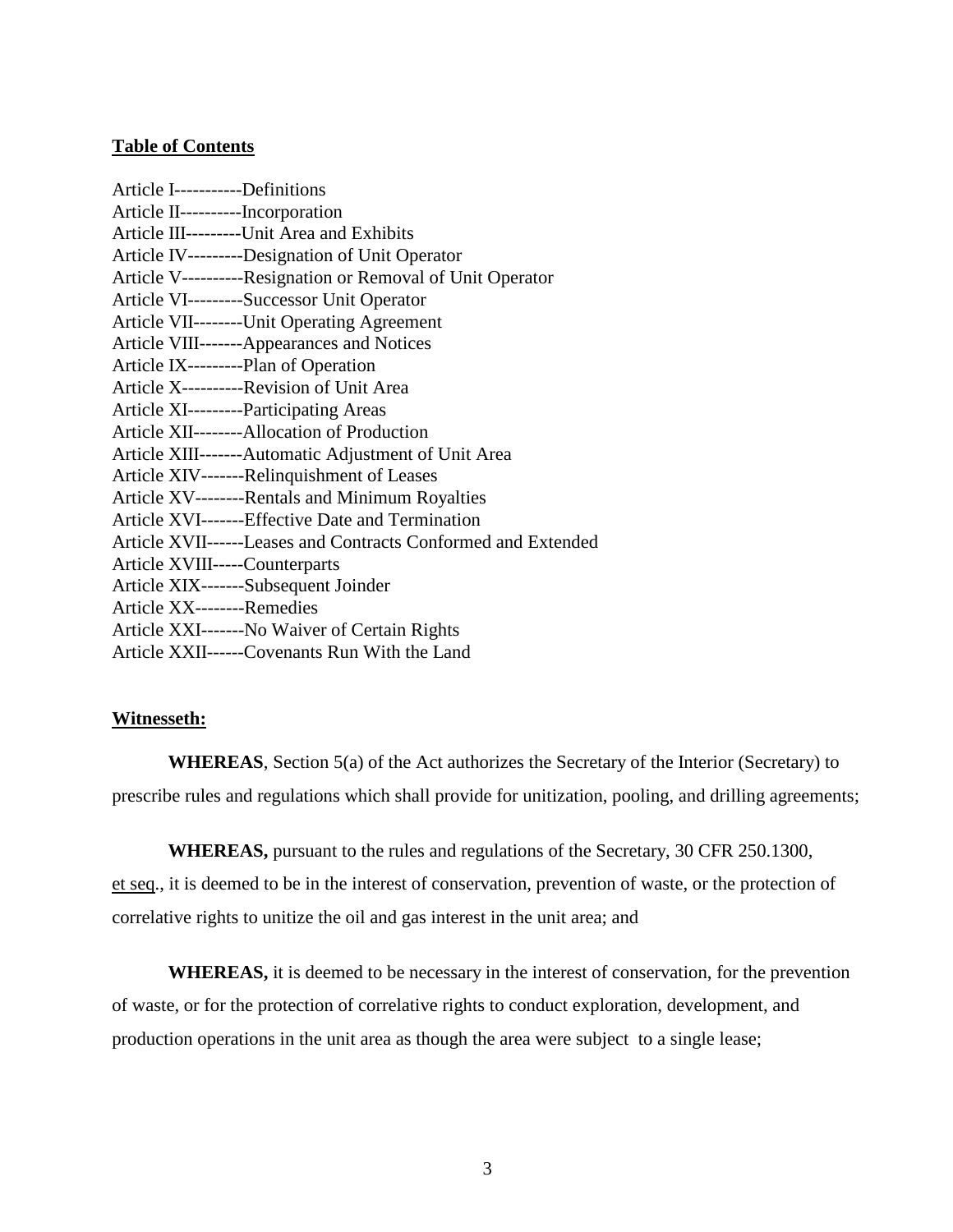**NOW, THEREFORE,** in consideration of the premises and promises contained herein, it is agreed that:

#### **Article I------Definitions**

The following definitions of terms shall apply to this Agreement:

ACT means the OCS Lands Act of 1953, as amended, 43 U.S.C. 1331, et seq.

AGREEMENT means this Unit Agreement, approved by the Regional Supervisor for conducting exploration, development, and production operations within the unit area.

for an area of the OCS. BLOCK means an area designated as a block on a U.S. Official Leasing Protraction Diagram

PARTICIPATING AREA is that part of the unit area that is reasonably proven by drilling and completion of producible wells, geological and geophysical information, and engineering data to be capable of producing hydrocarbons in paying quantities.

PAYING QUANTITIES as used herein means the production of oil and/or gas in quantities sufficient to yield a return in excess of operating costs.

REGIONAL SUPERVISOR means the Regional Supervisor of the MMS, Department of the Interior (DOI), or a designee, authorized and empowered to regulate and approve unit operations.

REGULATIONS means all rules prescribed or adopted pursuant to the Act. They include all regulations prescribed or amended at any time to provide for the prevention of waste, conservation of natural resources of the OCS, and the protection of correlative rights therein.

RESERVOIR means an underground porous, permeable medium containing an accumulation of oil or gas or both. Each zone of a general structure containing such an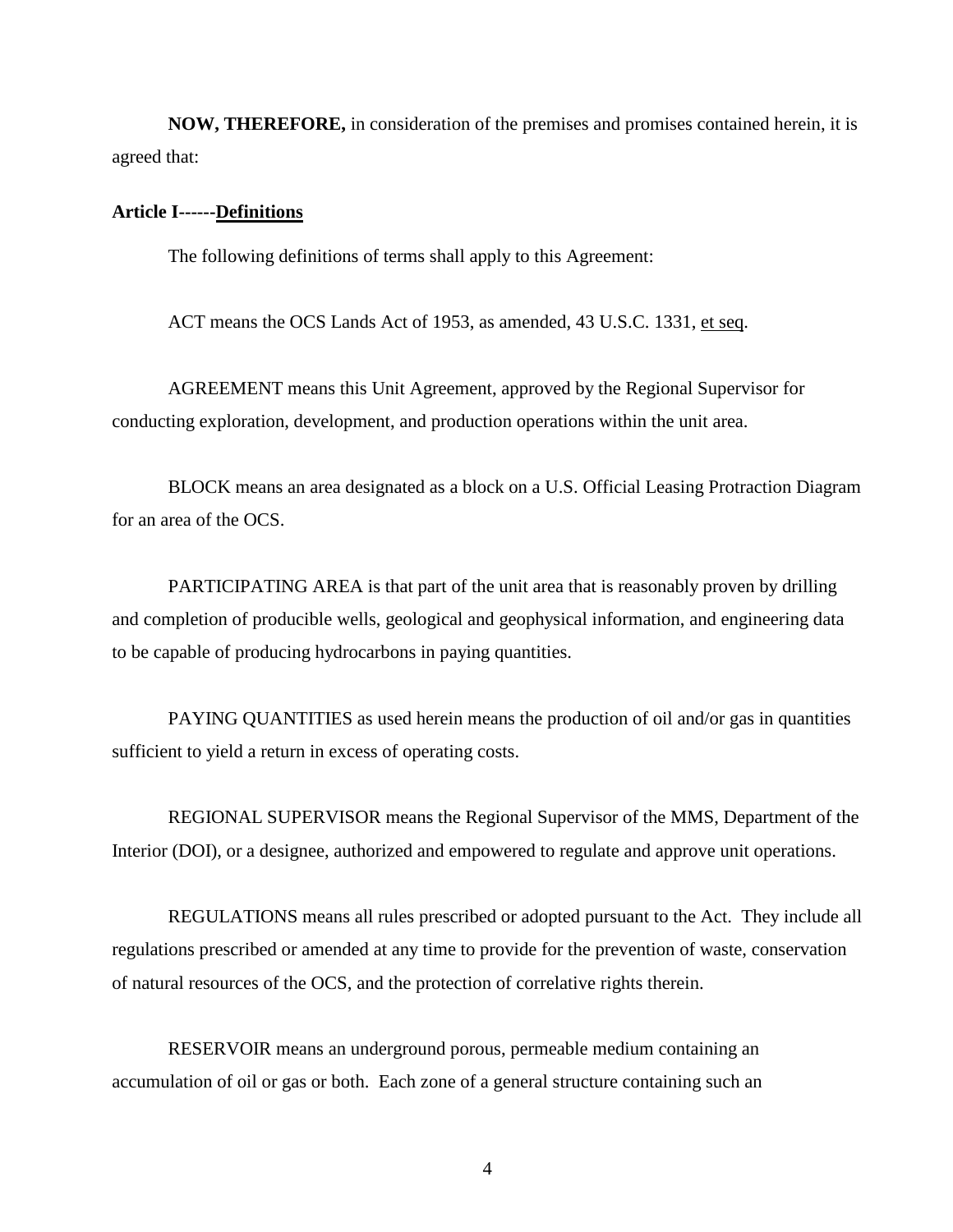accumulation that is separated from any other accumulation of oil or gas or both in the structure is a separate "reservoir."

UNIT AREA means the area of the OCS which is made subject to this Agreement and described in Article III.

UNIT OPERATING AGREEMENT means an agreement made between the workinginterest owners and the Unit Operator providing for the apportionment of costs and liabilities incurred in conducting operations pursuant to this Agreement and the establishment of such other rights and obligations as they deem appropriate.

UNIT OPERATOR means the person, association, partnership, corporation, or other business entity designated by the working-interest owners and approved by the Regional Supervisor to conduct unit operations within the unit area in accordance with a plan of operation approved pursuant to the Act, applicable regulations, and this Agreement.

UNITIZED SUBSTANCES means oil and/or gas within the reservoir(s) that underlie the unitized lands and which are recovered or produced by operations pursuant to this Agreement.

WORKING INTEREST means an interest in the unit area held by virtue of a lease, operating agreement, or other contractual arrangement under which, except as otherwise provided in this Agreement, the rights or authority to explore for, develop, and produce oil and gas are conferred. The right delegated to the Unit Operator by this Agreement is not a working interest.

WORKING-INTEREST OWNER means a party to this Agreement that owns a working interest.

#### **Article II-----Incorporation**

All provisions of the Act, the regulations, other applicable laws, and the leases covering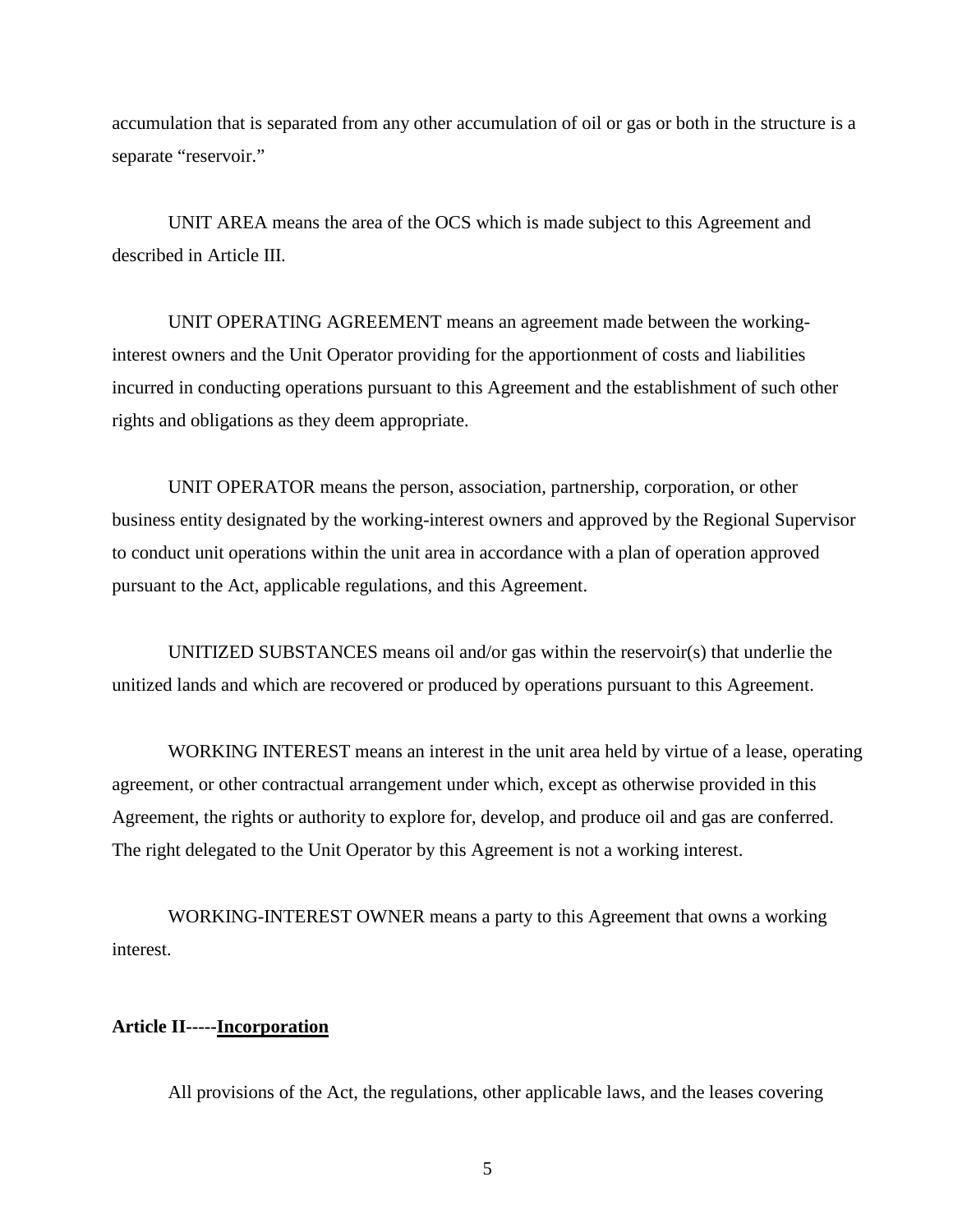OCS lands within the unit area are made part of this Agreement.

#### **Article III----Unit Area and Exhibits**

3.1 The following described offshore area as shown on the U.S. Official Leasing Protraction Diagram is subject to valid leases and constitutes the unit area.

3.2 Exhibit "A," which is attached to this Agreement and made a part hereof, is a plat identifying the unit area and component blocks and leases.

3.3 Exhibit "B," which is attached to this Agreement and made a part hereof, is a schedule listing the component leases and the ownership of each.

3.4 Exhibit "C," which will be submitted in accordance with the provisions of this Agreement and will be made a part hereof, is a schedule listing the component parts of the participating area(s) by lease and the percentage of oil or gas, or both, that is to be allocated to each lease.

3.5 Exhibits "A," "B," and "C" shall be revised by the Unit Operator whenever changes in the unit area, changes in the participating area, changes in the ownership of one or more leases, or changes in the percentages of oil or gas, or both, allocated to the individual leases render such changes necessary. Three copies of the revised exhibits shall be submitted to the Regional Supervisor for approval.

#### **Article IV----Designation of Unit Operator**

4.1 \_\_\_\_\_\_\_\_\_\_\_\_\_\_\_\_\_\_\_\_\_\_\_\_\_\_ is designated as the Unit Operator and agrees to accept the rights and obligations of the Unit Operator to explore for, develop, and produce oil and/or gas as provided in this Agreement.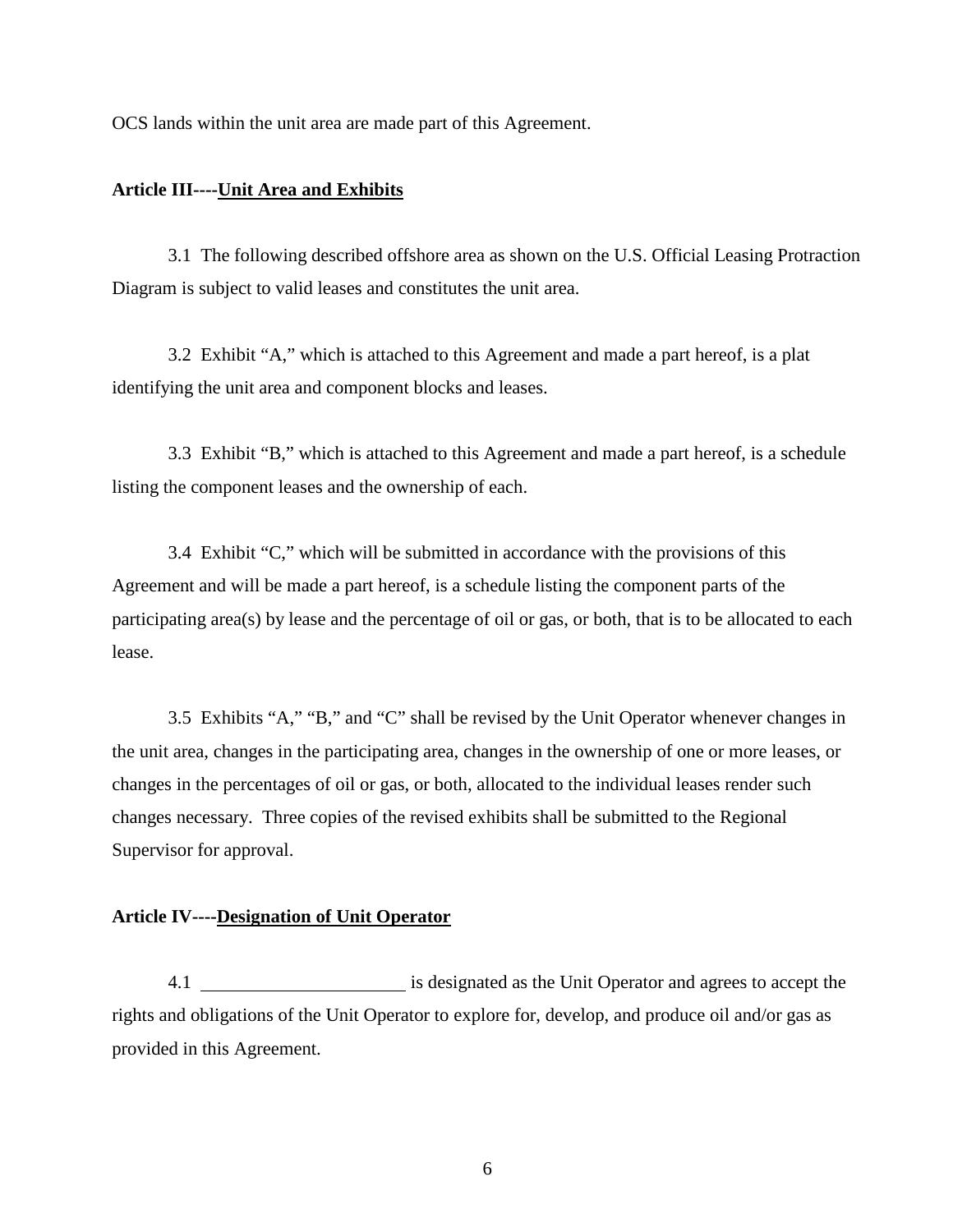4.2 Except as otherwise provided in this Agreement and subject to the terms and conditions of approved plans of operations, the exclusive rights and obligations of the owners of working interests to conduct unit operations to explore for, develop, and produce oil and/or gas in the unit area are delegated to and shall be exercised by the Unit Operator. This delegation neither relieves a lessee of the obligation to comply with all lease terms nor transfers title to any lease or operating agreement.

 debarment and suspension regulations as required by Subpart B of 2 CFR Part 1400 and shall 4.3 The unit operator shall comply with the Department of the Interior's nonprocurement communicate the requirement to comply with these regulations to persons with whom it does business related to this unit by including this term in its contracts and transactions.

#### **Article V-----Resignation or Removal of Unit Operator**

5.1 The Unit Operator shall have the right to resign at any time. Such resignation shall not become effective until 60 days after written notice of an intention to resign has been delivered by the Unit Operator to the working-interest owners and the Regional Supervisor and until all platforms, artificial islands, installations, and other devices, including wells used for conducting operations in the unit area, are placed in a condition satisfactory to the Regional Supervisor for the transfer of operations, or, if no successor Unit Operator has been designated, for suspension or abandonment of operations. If a successor Unit Operator is designated and approved as provided in Article VI, the resignation shall be effective upon the designation and approval of the successor Unit Operator.

5.2 The Unit Operator may be subject to removal by the same percentage vote of the owners of working interests as provided by Article VI for the designation of a successor Unit Operator. This removal shall not be effective until the working-interest owners notify the Regional Supervisor and the Unit Operator and until the Regional Supervisor approves the designation of a successor Unit Operator.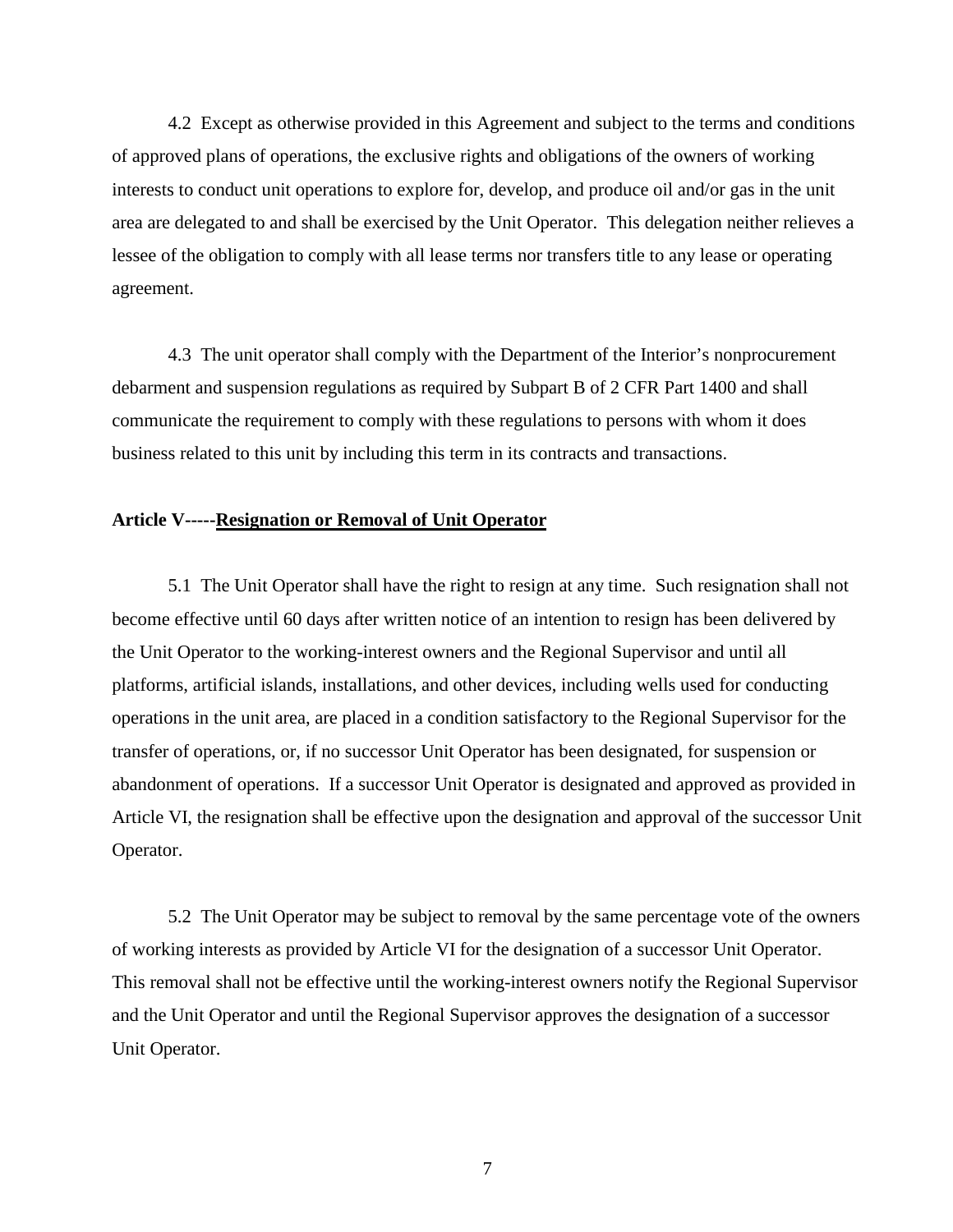5.3 The resignation or removal of the Unit Operator shall not release the Unit Operator from liability for any failure to meet any obligations which accrued before the effective date of resignation or removal.

5.4 The resignation or removal of the Unit Operator shall not terminate any right, title, or interest as the owner of a working interest or other interest in the unit area. However, when the resignation or removal of the Unit Operator becomes effective, the Unit Operator shall relinquish to the successor Unit Operator all wells, platforms, artificial islands, installations, devices, records, and any other assets all owned solely by the unit joint account.

### **Article VI----Successor Unit Operator**

6.1 Whenever the Unit Operator tenders its resignation as Unit Operator or is removed as provided in Article V, a successor Unit Operator may be designated by (a) an affirmative vote of the owner(s) of a majority of the working interests, based on (1) their respective shares of the acreage subject to this Agreement; (2) their respective estimated volume of oil or gas, or both, originally in place; or (3) their decision pursuant to the Unit Operating Agreements, and (b) the successor Unit Operator's acceptance in writing of the rights and obligations of the Unit Operator. The successor Unit Operator shall file with the Regional Supervisor two executed copies of the designation of successor. However, the designation shall not become effective until approved by the Regional Supervisor.

6.2 If no successor Unit Operator is designated as herein provided within 60 days following notice to the Regional Supervisor of the Unit Operator's intent to resign or removal of a Unit Operator, the Regional Supervisor may elect to designate one of the working-interest owners other than the Unit Operator as successor Unit Operator or may declare this Agreement terminated.

#### **Article VII---Unit Operating Agreement**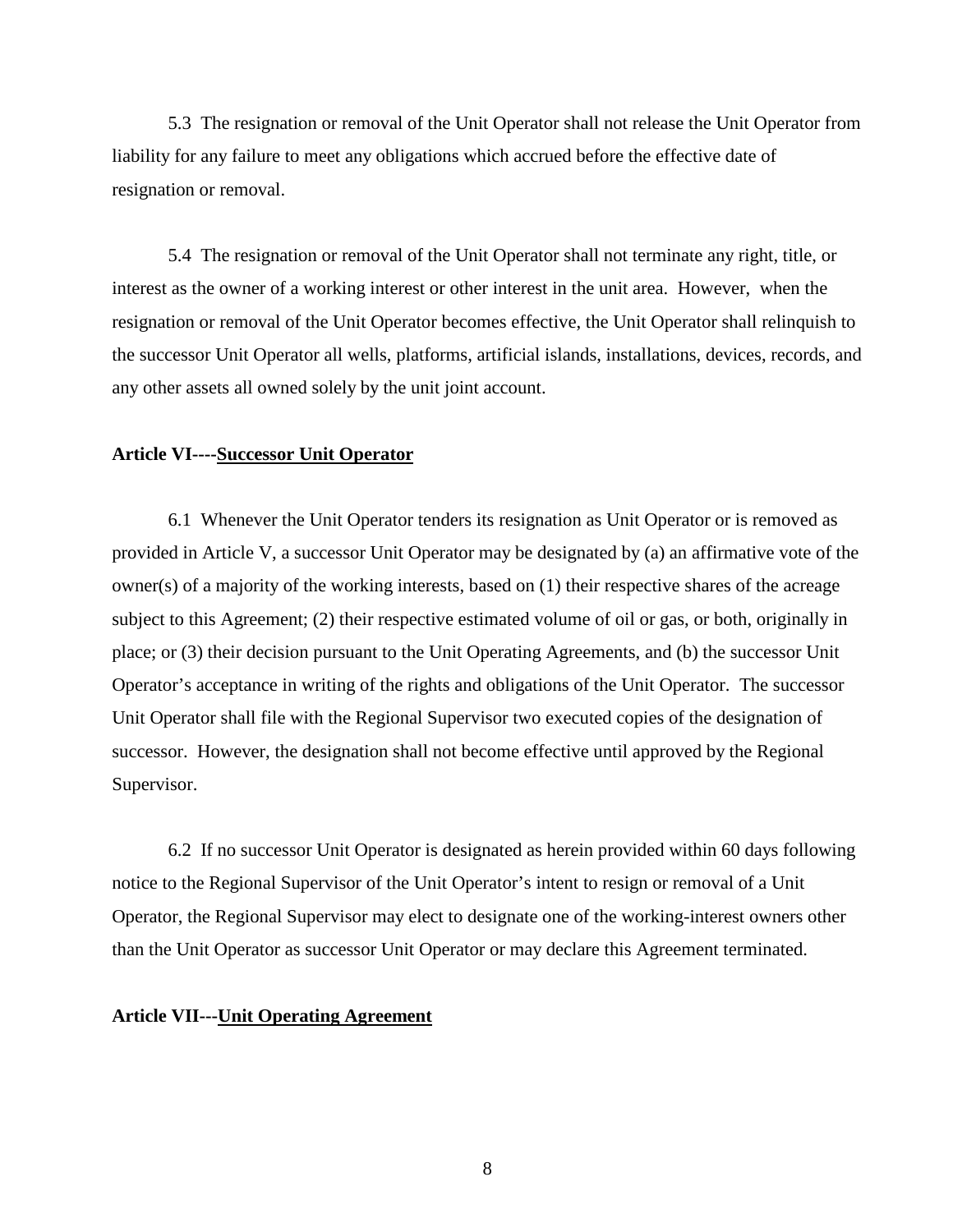7.1 The owners of working interests and the Unit Operator shall enter into a Unit Operating Agreement which shall describe how all costs and liabilities incurred in maintaining or conducting operations pursuant to this Agreement shall be apportioned and assumed. The Unit Operating Agreement shall also describe how the benefits which may accrue from operations conducted on the unit area shall be apportioned.

7.2 The owners of working interests and the Unit Operator may establish by means of one or more Unit Operating Agreements such other rights and obligations as they deem necessary or appropriate. However, no provision of the Unit Operating Agreement shall be deemed to modify the terms and conditions of this Agreement or to relieve the working-interest owners or the Unit Operator of any obligation set forth in this Agreement. In case of any inconsistency or conflict between this Agreement and the Unit Operating Agreement, the terms of this Agreement shall prevail.

7.3 Three copies of the Unit Operating Agreement executed in conjunction with the first section of this Article shall be attached to this Agreement when it is filed with the Regional Supervisor with a request for approval. Three copies of all other Unit Operating Agreements and any amendments thereto also shall be filed with the Regional Supervisor within 30 days of final execution.

#### **Article VIII--Appearances and Notices**

8.1 The Unit Operator shall, after notice to other parties affected, have the right to appear on behalf of all working-interest owners before the DOI or any other body legally empowered to issue decisions concerning orders or regulations of the DOI and to appeal from these decisions. The expense of these appearances shall be paid and apportioned as provided in the Unit Operating Agreement. However, any affected working-interest owners shall have the right at their own expense to be heard in any proceeding.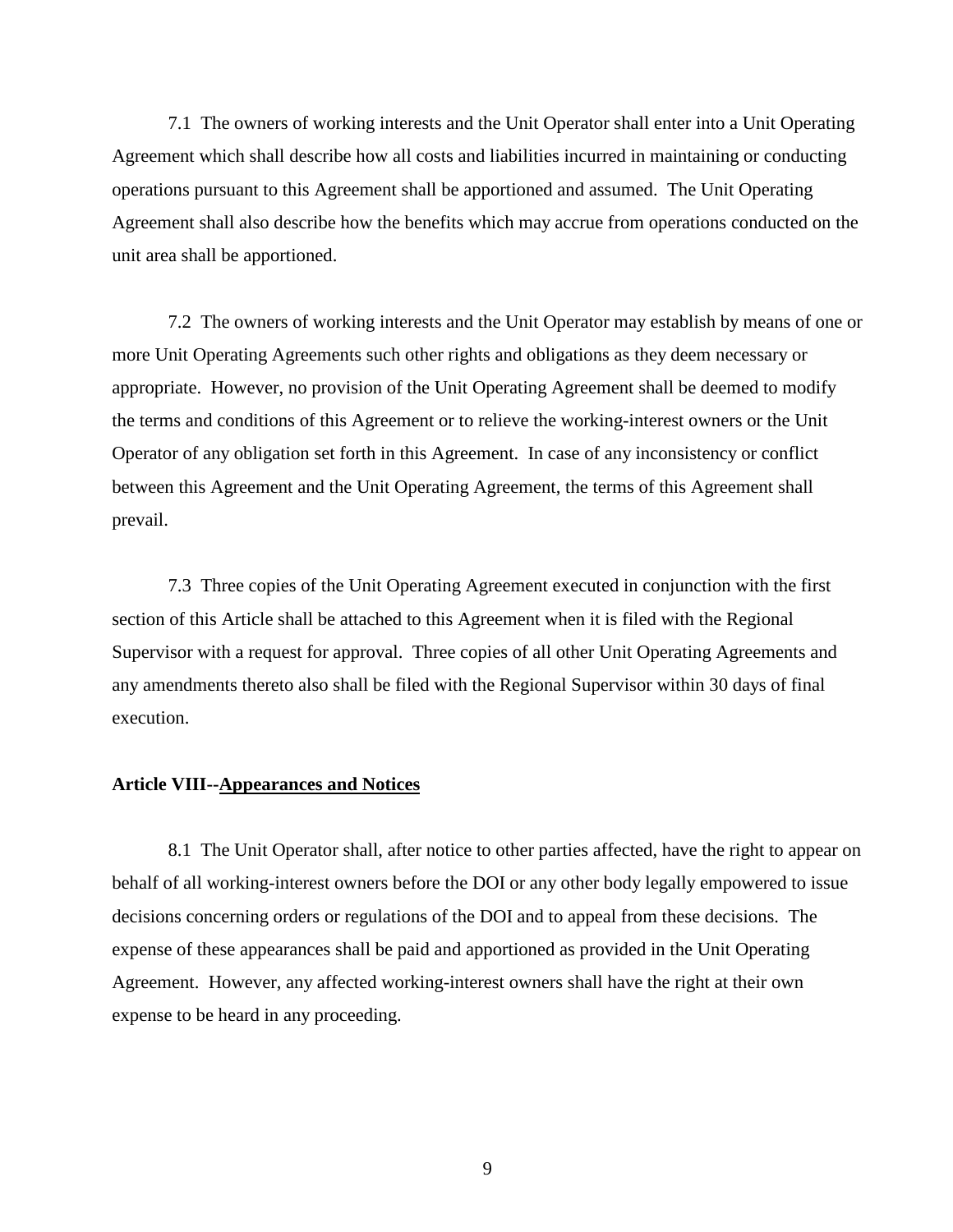8.2 Any order or notice relating to this Agreement which is given to the Unit Operator by the Regional Supervisor shall be deemed given to all working-interest owners of the unit area. All notices required by this Agreement to be given to the Unit Operator or the owners of working interests shall be deemed properly given if given in writing and delivered personally or sent by prepaid registered or certified mail to the addresses set forth below or to such other addresses as may have been furnished in writing to the party sending the notice.

#### **Article IX----Plan of Operation**

9.1 The Unit Operator shall submit plans of operation which are consistent with the requirements for Exploration Plans or Development and Production Plans as required by the Act, Subpart B of 30 CFR Part 250, and other sections of the regulations. All operations within the unit area shall be conducted in accordance with an approved plan.

9.2 When no oil or gas is being produced in paying quantities from the unit area and when all or part of the area is subject to one or more leases beyond the primary term, a continuous drilling or well-reworking program shall be maintained with lapses of no more than 180 days per lapse between such operations unless a suspension of production or other operation has been ordered or approved by the Regional Supervisor or unless extended pursuant to 30 CFR 250.180(e). Plans may call for a cessation of drilling operations for a reasonable period of time after the discovery and delineation of a reservoir when such a pause in drilling activities is warranted to permit the design, fabrication, and erection of platforms and other installations needed for development and production operations, provided a suspension of production or other operation has been ordered or approved by the Regional Supervisor.

9.3 An acceptable initial plan of operation shall be submitted at the time this Agreement is filed for the Regional Supervisor's approval. Each plan of operation shall expire on the date specified in the plan. At least 60 days before the scheduled expiration of any plan, unless the Regional Supervisor grants an extension for good cause, the Unit Operator shall file an acceptable subsequent plan of operation for approval in accordance with this Article.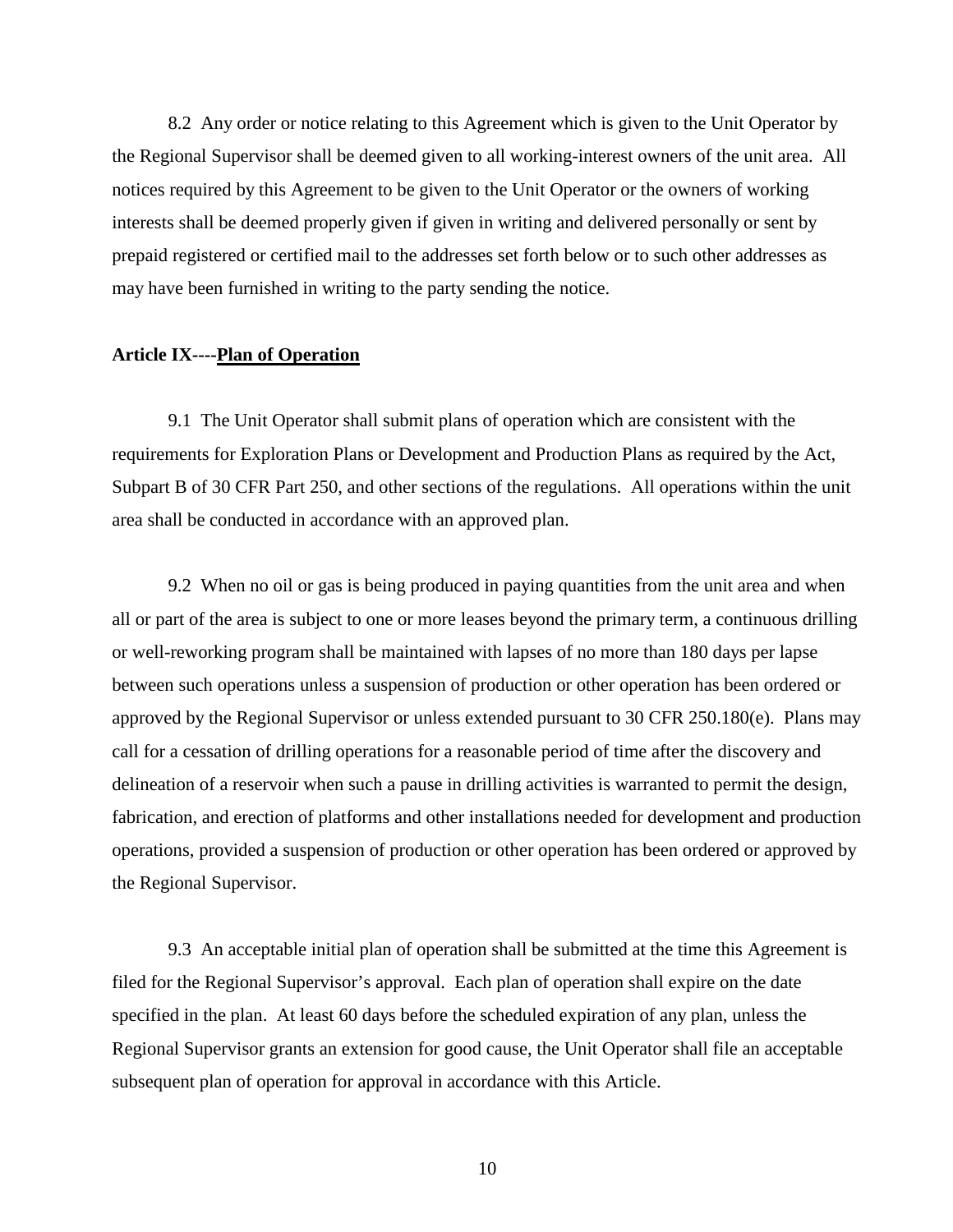#### **Article X-----Revision of Unit Area**

10.1 The unit area may be further revised by additions necessary for unit operations or for the inclusion of an area capable of producing oil and/or gas in paying quantities whenever such action appears proper to include additional lands or may be further revised by the contraction of the unit area when such contraction is necessary or advisable to conform with the purposes of this Agreement. Such additions or contractions shall be effected by the Unit Operator on its own motion after preliminary concurrence of the Regional Supervisor or on demand of the Regional Supervisor. The effective date of any expansion or contraction of the unit area shall be the first of the month following the date of approval of the expansion or contraction by the Regional Supervisor provided, however, that a more appropriate effective date may be used if justified by the Unit Operator and approved by the Regional Supervisor.

10.2 The unit area shall not be reduced on account of the depletion of the unitized substances for which it was established, but the unit area established under the provisions of this Article shall terminate automatically whenever operations are permanently abandoned in the unit.

#### **Article XI----Participating Areas**

11.1 Prior to commencement of production of unitized substances, or as soon thereafter as required by the Regional Supervisor, the Unit Operator shall submit to the Regional Supervisor, as Exhibit "C," a schedule by lease of (a) all land reasonably proven to be productive of unitized substances in paying quantities by the drilling and completion of producible wells, geological and geophysical information, and engineering data, and (b) the percentage of unitized substances to be allocated as provided in Article XII to each lease. All lands in said schedule, upon approval thereof by the Regional Supervisor, shall constitute the initial participating area, effective as of the date such production commences. The participating area shall be described in parcels no smaller than 1/4 x 1/4 x 1/4 blocks.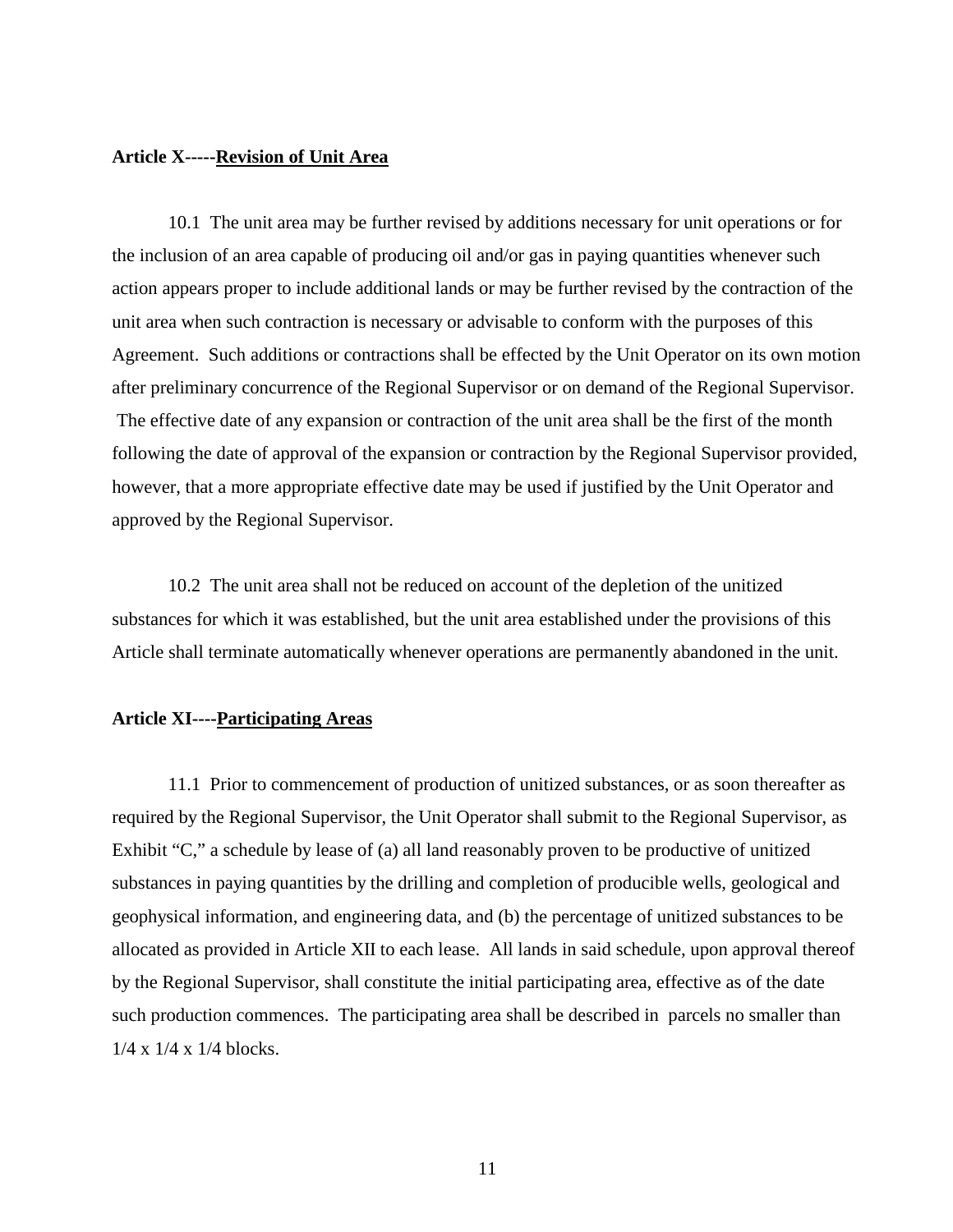11.2 Subject to approval of the Regional Supervisor, the participating area(s) so established shall be revised from time to time to include additional land reasonably proven to be productive in the same manner as provided in Section 11.1 of this Article, or lands proven not to be productive to be excluded in the same manner, and Exhibit "C" shall be revised accordingly. The effective date of any revision shall be the first of the month in which the information is obtained which provides the basis for the approval of the revision by the Regional Supervisor provided, however, that a more appropriate effective date may be used if justified by the Unit Operator and approved by the Regional Supervisor. No land shall be excluded from the participating area(s) on account of depletion of the unitized substances.

11.3 A separate participating area may be established for each accumulation of unitized substances or for any group thereof which is produced as a single pool or zone and any two or more participating areas so established may be combined into one, all subject to approval of the Regional Supervisor.

11.4 Nothing herein contained shall be construed as requiring any retroactive adjustment for production obtained prior to the effective date of the revision of the participating area.

#### **Article XII---Allocation of Production**

12.1 The Unit Operator shall pay all production royalties and make deliveries of oil and gas which are payments of royalties taken-in-kind or which, pursuant to the Act, are purchased by the United States. Unitized substances shall be allocated within the participating area(s) on (a) a volumetric basis of oil and gas in place under original reservoir conditions, or (b) a surface area basis, and proportionally credited to the respective leases committed hereto. The Unit Operator shall furnish the Regional Supervisor geological and engineering maps and data sufficient to support the net-acre feet determination for volumetric allocation between leases. Oil and gas produced from the unit area prior to the effective date of this Agreement shall not be allocated under this Agreement. The royalty payments under leases subject hereto shall be based and calculated upon the production allocated to the leases as specifically provided herein. The oil and gas saved,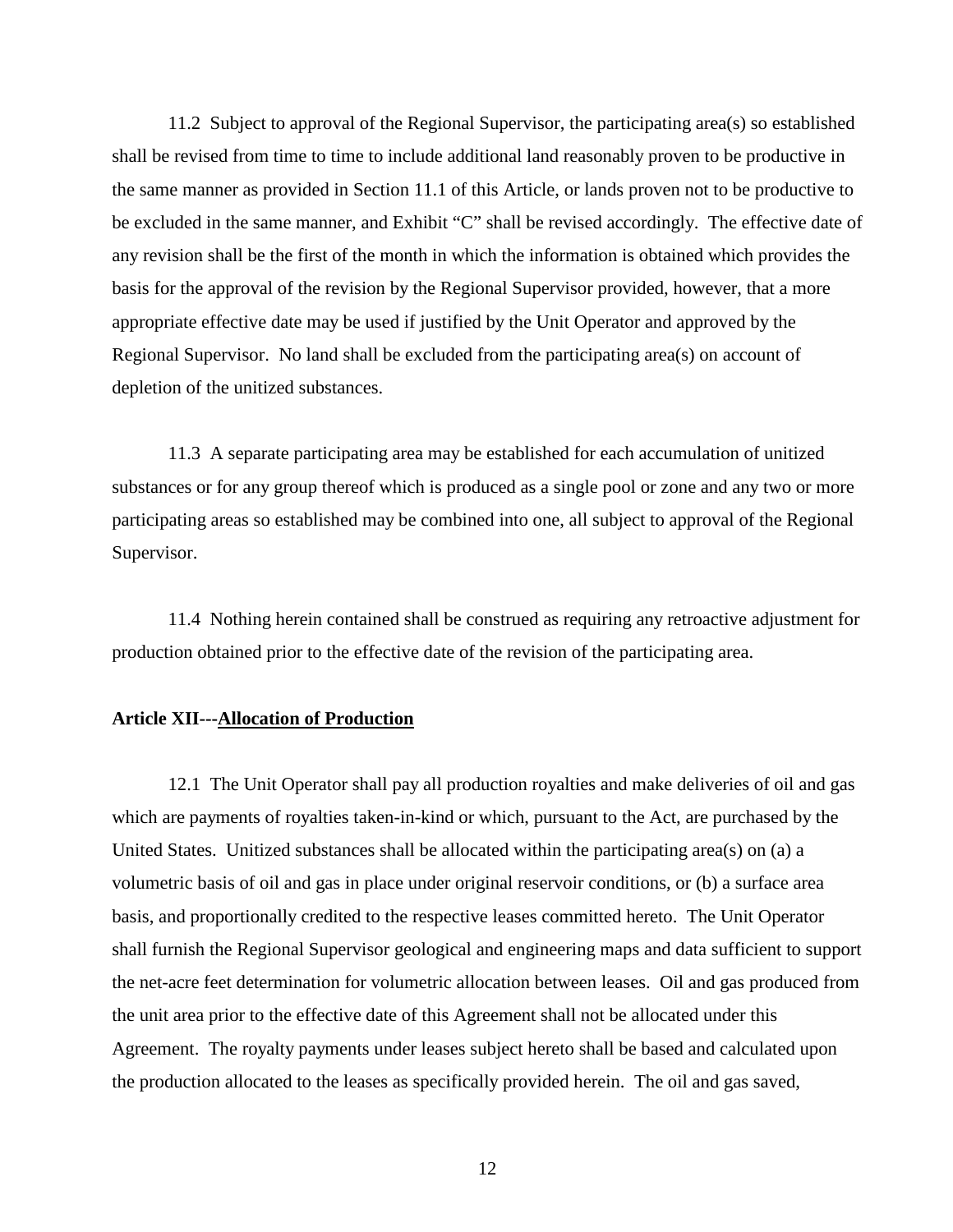removed, or sold from the unit area shall be allocated in this manner, regardless of where any well is drilled and produced in the unit area.

12.2 For the purpose of determining royalty obligations, unitized substances on which royalty has been paid and which are used for repressuring, stimulation of production, or increasing ultimate recovery from the unit area, in conformity with an approved plan of operation, may be deemed to be a portion of the gas and liquid-hydrocarbon substances subsequently saved, removed, or sold from the unit area. In such instances, a like amount of gas and liquid-hydrocarbon substances similar to that previously used may be saved, removed, or sold from the unit area without paying a royalty thereon. However, as to dry gas, only dry gas and not products extracted therefrom may be saved, removed, or sold royalty free. The royalty-free withdrawal shall be accomplished in accordance with an approved plan of operation and the amounts of gas and liquid-hydrocarbon substances withdrawn that are to be recognized as free of royalty charges shall be computed in accordance with a formula approved or prescribed by the Regional Supervisor. Any withdrawal of royalty-free gas or liquid-hydrocarbon substances shall terminate upon the termination of this Agreement, unless otherwise permitted. For the purposes of this paragraph, liquid-hydrocarbon substances include natural gasoline and liquid-petroleum gas fractions.

#### **Article XIII--Automatic Adjustment of Unit Area**

13.1 Any lease(s) not entitled to receive an allocation of unit production on the fifth/tenth anniversary of the effective date of the initial participating area established under this Agreement shall be eliminated automatically from the unit area as of said fifth/tenth anniversary, and thereafter, the unit area shall only be comprised of the participating area(s) subject to the provisions of Articles X and XVII.

13.2 If a lease is no longer subject to this Agreement in accordance with the provisions of this Article, that lease shall only be maintained and continued in force and effect in accordance with the terms and provisions contained in the Act, regulations, and the lease.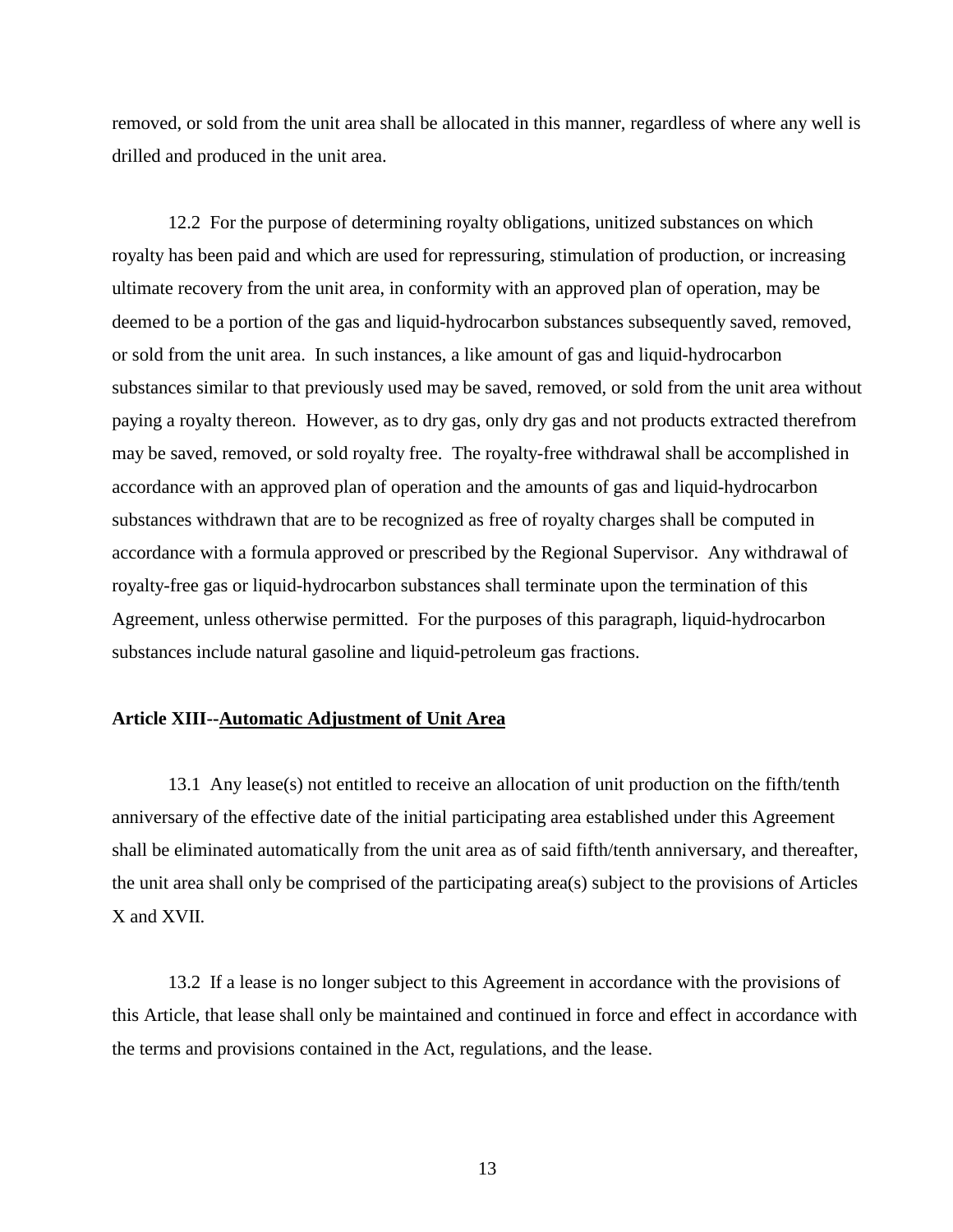#### **Article XIV--Relinquishment of Leases**

 lease remains subject to the Agreement. Pursuant to the provisions of the leases and applicable regulations, a lessee of record shall, subject to the provisions of the Unit Operating Agreement, have the right to relinquish any of its interests committed hereto, in whole or in part, provided that no relinquishment shall be made of any interests within a participating area without the prior approval of the Regional Supervisor. In the event such relinquishments result in the leasehold interest of only one lease remaining committed hereto, this Agreement shall terminate automatically effective as of the date that only one

#### **Article XV---Rentals and Minimum Royalties**

15.1 Rentals or minimum royalties due on leases committed hereto shall be paid by the working-interest owners responsible therefor at the time and rate(s) specified in their respective lease from the United States unless such rental or minimum royalty is suspended or reduced by law or by approval of the Secretary.

15.2 If there is production from the unit area during the lease year, the amount of royalty paid for production allocated to a lease during the lease year shall be credited against the minimum royalty obligation of the lease.

#### **Article XVI--Effective Date and Termination**

 16.1 This Agreement shall be effective on and shall reworking operations are no longer being conducted in accordance with the provisions of terminate when oil or gas is no longer being produced from the unit area and drilling or well-Article IX of this Agreement. If the Regional Supervisor has ordered or approved a suspension of operations or production on all or part of the unit area pursuant to the regulations, this Agreement shall be continued in force and effect for a period of time equal to the length of the authorized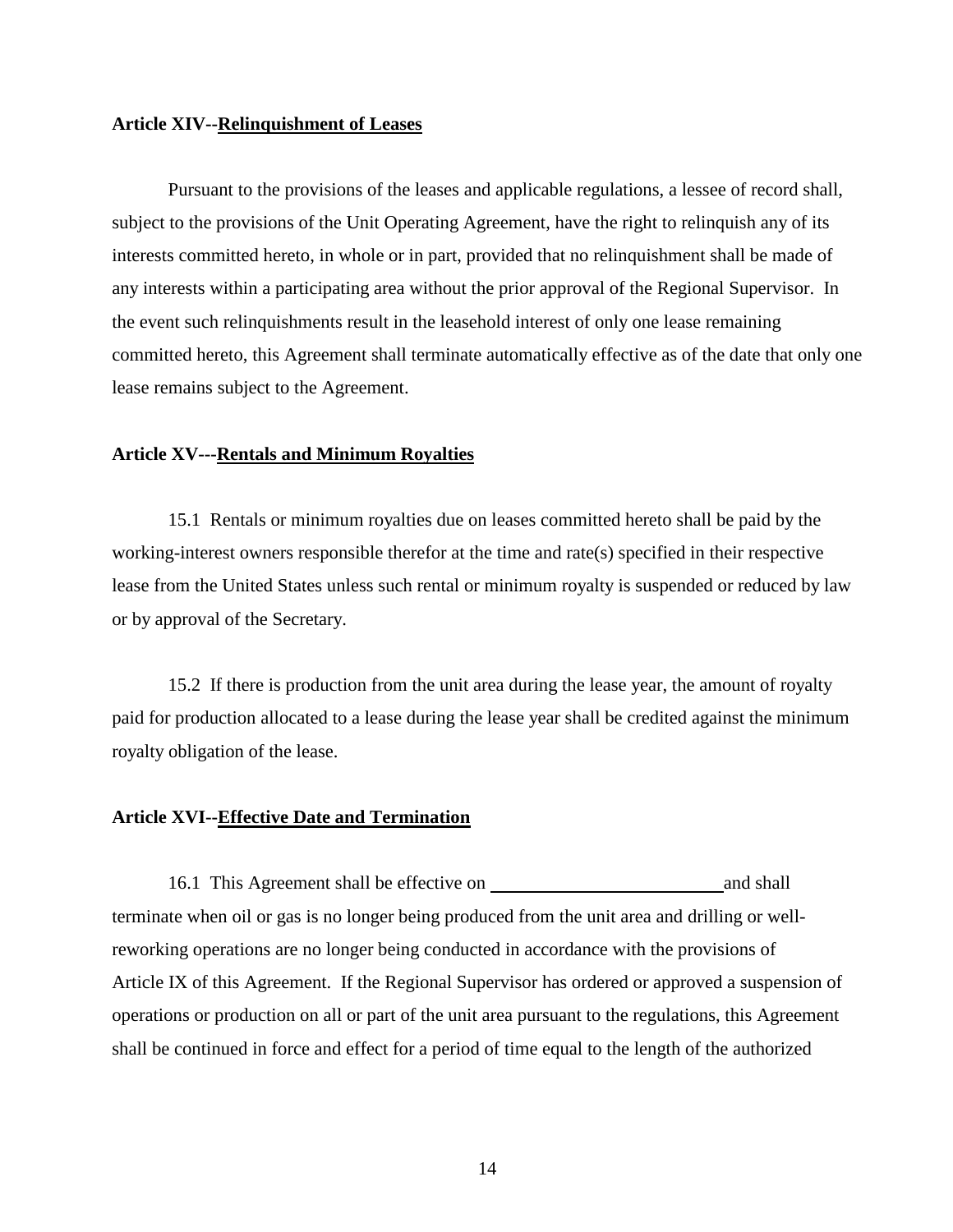suspension and thereafter so long as operations are being conducted in accordance with the provisions of Article IX herein.

16.2 This Agreement may be terminated, with the approval of the Regional Supervisor, at any time by an affirmative vote of the owner(s) of a majority of the working interests in each lease or portion thereof committed to this Agreement or as otherwise specified in the Unit Operating Agreement.

#### **Article XVII--Leases and Contracts Conformed and Extended**

17.1 The terms, conditions, and provisions of all leases, subleases, and other contracts relating to exploration, drilling, development, or production operations for oil or gas on lands committed to this Agreement are hereby modified and amended only to the extent necessary to make the same conform to the provisions hereof but otherwise shall remain in force and effect.

17.2 The Regional Supervisor, by the approval hereof, does hereby establish, alter, suspend, change, or revoke the drilling, production, rental, minimum royalty, and royalty requirements of the Federal leases committed hereto, to conform said requirements to the provisions of this Agreement, and without limiting the generality of the foregoing, all leases, subleases, and contracts are particularly modified in accordance with the following:

(a) Drilling and/or producing operations performed hereunder upon any unitized lease will be accepted and deemed to be performed upon and for the benefit of each and every unitized lease, and no lease committed to this Agreement shall be deemed to expire by reason of failure to drill or produce a well thereon.

(b) Suspension of drilling or producing operations on all unitized lands, pursuant to direction or consent of the Secretary or a duly authorized representative, shall be deemed to constitute such suspension pursuant to such direction or consent as to each and every unitized lease.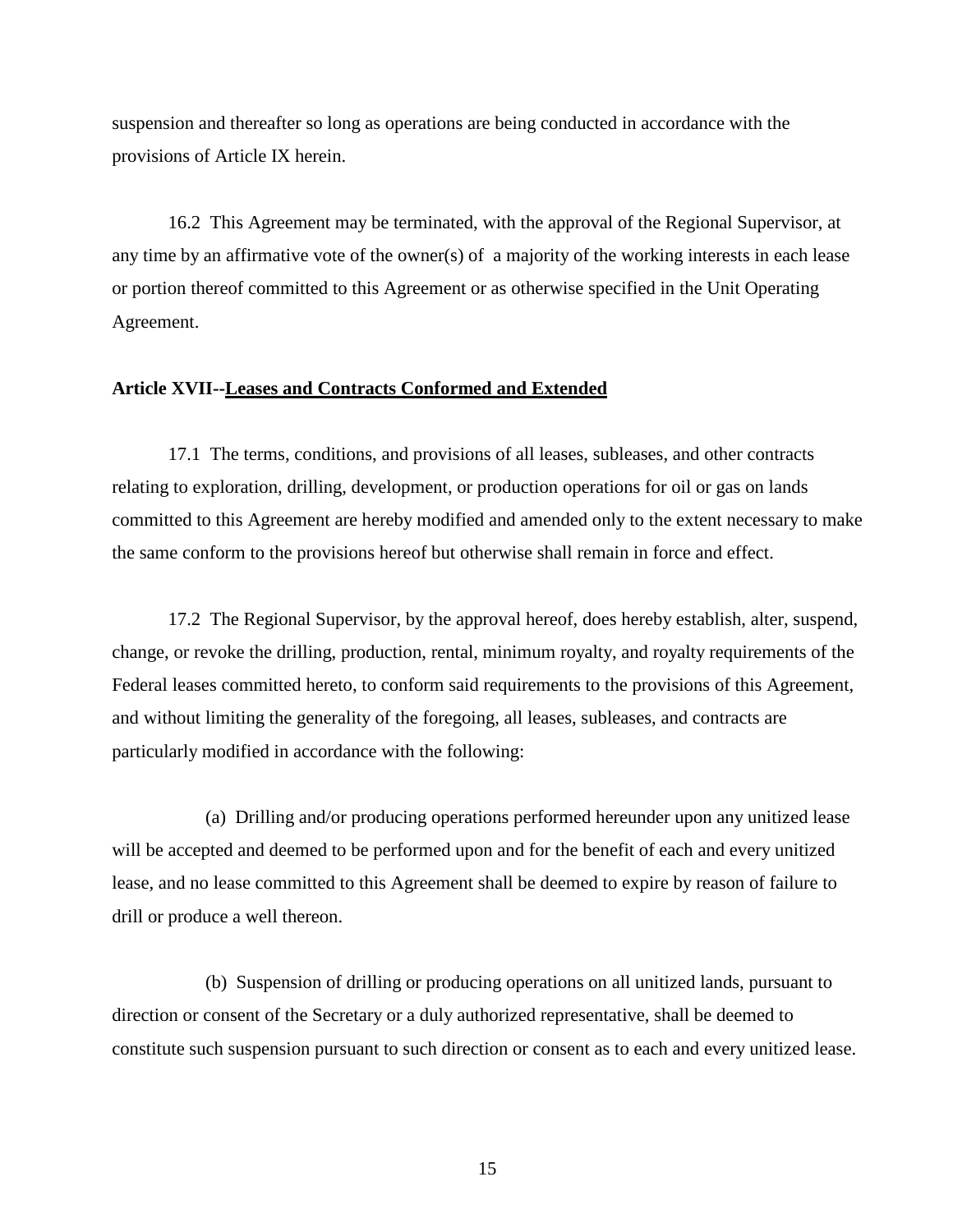specified in the document providing direction or consent. (c) Suspension of drilling or producing operations on less than all unitized lands, pursuant to direction or consent of the Secretary or a duly authorized representative, shall be deemed to constitute such suspension pursuant to such direction or consent only as to unitized lands

(d) Each lease committed hereto shall continue in force as to all lands covered thereby for the term so provided therein, or as extended by law, and so long thereafter as gas or oil and/or condensate is produced from a unit well in paying quantities, drilling or well-reworking operations pursuant to the regulations are conducted within the unit area, or operations are suspended hereunder as provided herein and operations are being conducted pursuant to the provisions of Article IX of this Agreement. This subsection shall not operate to continue in force any whole lease excluded from the unit area by adjustment pursuant to Articles X or XIII.

 and the leases. 17.3 Upon termination of this Agreement, the leases committed hereto may be continued in force and effect in accordance with the terms and conditions contained in the Act, the regulations,

#### **Article XVIII--Counterparts**

This Agreement may be executed in any number of counterparts, no one of which needs to be executed by all parties. If this Agreement is executed in counterparts, all counterparts taken together shall have the same effect as if all parties had signed the same instrument.

#### **Article XIX---Subsequent Joinder**

The Regional Supervisor may order or, upon request, approve a subsequent joinder to this Agreement pursuant to the expansion provisions of Article X. A request for a subsequent joinder shall be accompanied by a signed counterpart to this Agreement and shall be submitted by the Unit Operator at the time a notice of proposed expansion is submitted pursuant to Article X. A subsequent joinder shall be subject to the requirements which may be contained in the Unit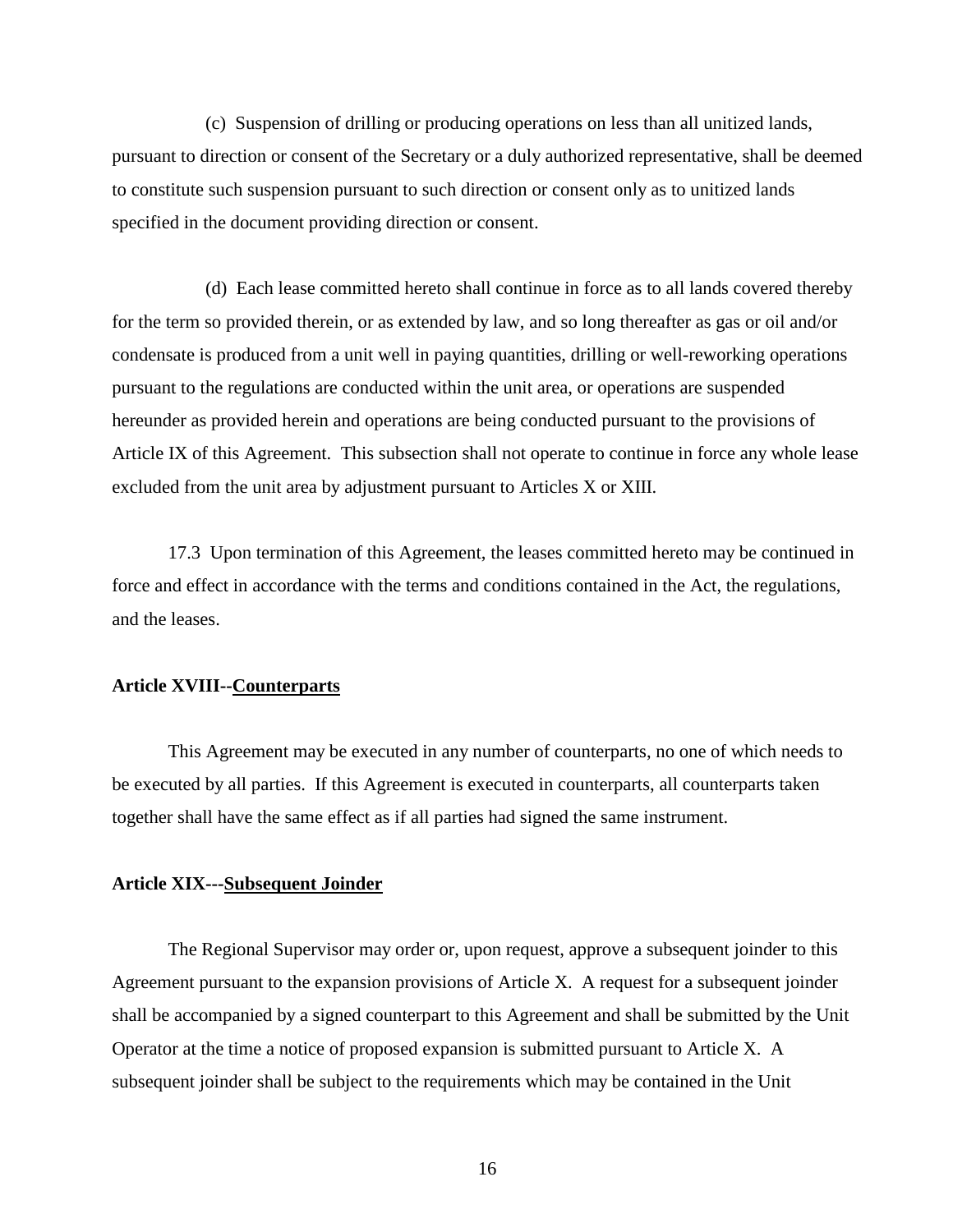Operating Agreement, if any, except that the Regional Supervisor may require modifications of any provision in a Unit Operating Agreement which would prevent a subsequent joinder.

#### **Article XX---Remedies**

20.1 The failure of the Unit Operator to conduct operations in accordance with an approved plan of operation, to timely submit an acceptable plan for approval by the Regional Supervisor, or to comply with any other requirement of this Agreement in a timely manner shall, after notice of default to the Unit Operator with copies to all working-interest owners by the Regional Supervisor and after failure of the Unit Operator to remedy any default within a reasonable time as determined by the Regional Supervisor, result in automatic termination of this Agreement effective as of the first day of the default.

20.2 This remedy is in addition to any remedy which is prescribed in the Act, the regulations, or a lease committed to this Agreement or any action which may be brought by the United States to compel compliance with the provisions thereof.

#### **Article XXI--No Waiver of Certain Rights**

Nothing contained in this Agreement shall be construed as a waiver by any party hereto of the right to assert any legal or constitutional right or defense pertaining to the validity or invalidity of any law of the United States, or regulations issued thereunder, in any way affecting such party or as a waiver by any such party of any right beyond such party's authority to waive.

#### **Article XXII--Covenants Run With the Land**

22.1 The covenants herein shall be construed to be covenants running with the land with respect to the interest of the parties hereto and their successors in interest until this Agreement terminates, and any grant, transfer, or conveyance of interest in land or leases subject hereto shall be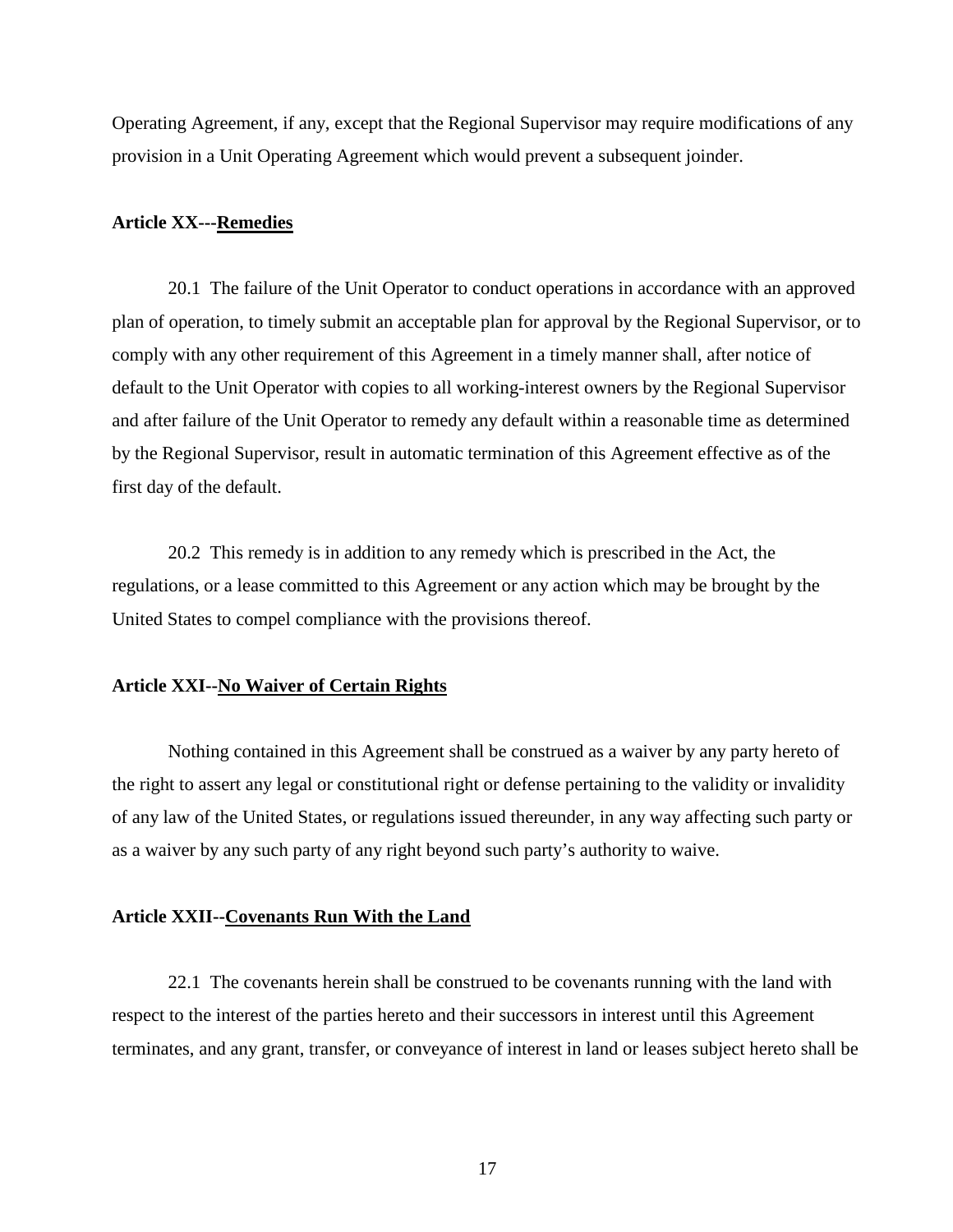and hereby is conditioned upon the assumption of all privileges and obligations hereunder by the grantee, transferee, or other successor in interest.

22.2 No assignment or transfer of any working interest or other interest subject hereto shall be binding upon the Unit Operator until the first day of the calendar month after the Unit Operator is furnished with the original, photostatic, or certified copy of the instrument of transfer.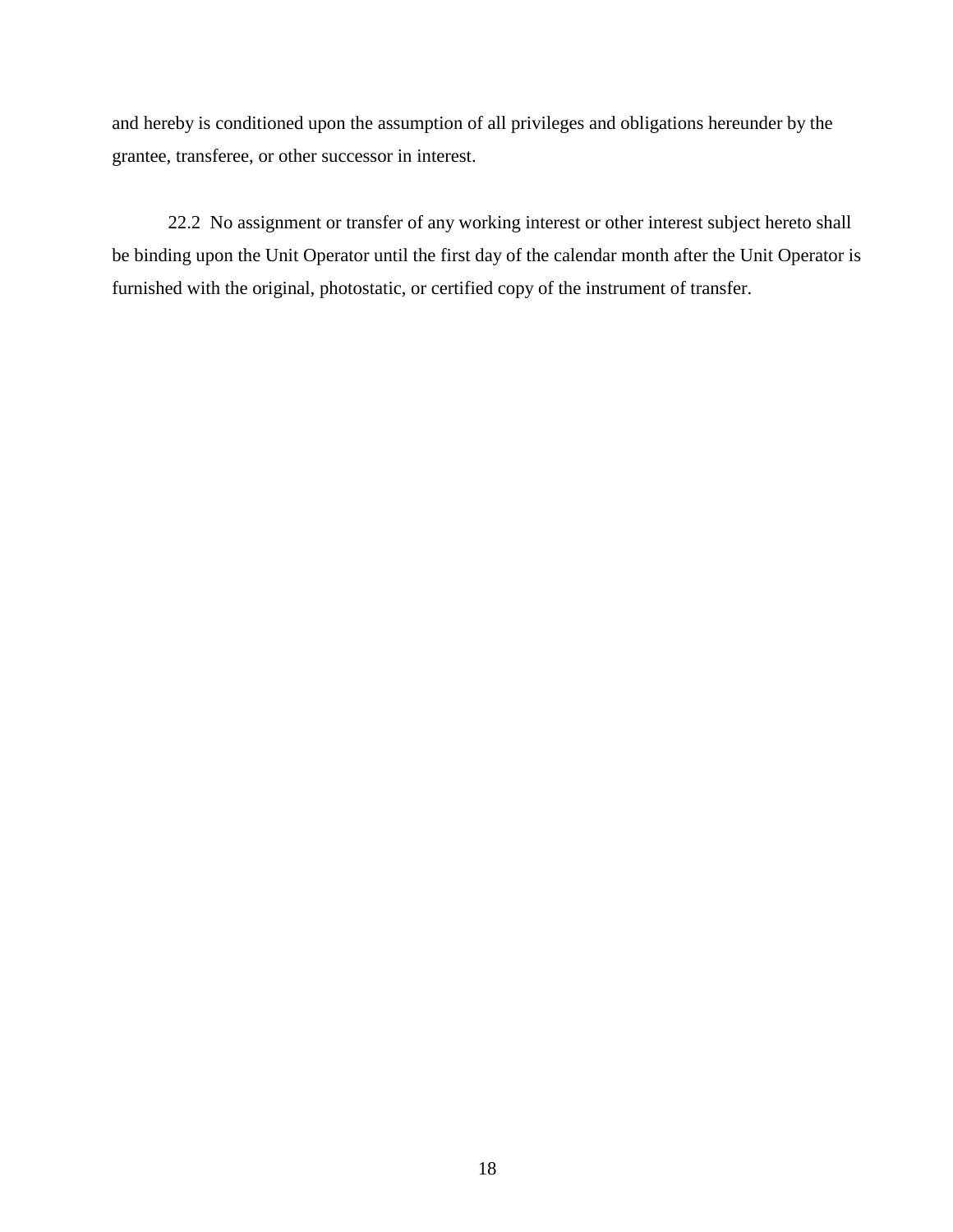**In Witness Whereof**, the working-interest owners and the Unit Operator have caused this Agreement to be executed as follows:

## **ACCEPTANCE OF RIGHTS AND OBLIGATIONS BY UNIT OPERATOR**

I hereby accept and assume all rights and obligations of the Unit Operator as set forth above.

| Dated:                                                                           |    |
|----------------------------------------------------------------------------------|----|
| <b>Authorized Signature:</b>                                                     |    |
| Name:                                                                            |    |
| Title:                                                                           |    |
| Corporation:                                                                     |    |
| Address:                                                                         |    |
| Subscribed and sworn to me this ___________ day of _____________________________ | 20 |
| <b>Notary Public:</b>                                                            |    |
| My Commission Expires:                                                           |    |

# **APPROVAL BY WORKING-INTEREST OWNER(S)**

As an owner of a working interest in the unitized area, I hereby agree to the terms and conditions as set forth in this Agreement.

| Dated:                                |  |
|---------------------------------------|--|
| <b>Authorized Signature:</b>          |  |
| Name:                                 |  |
| Title:                                |  |
| Corporation:                          |  |
| Address:                              |  |
| Subscribed and sworn to me this<br>20 |  |
| <b>Notary Public:</b>                 |  |
| My Commission Expires:                |  |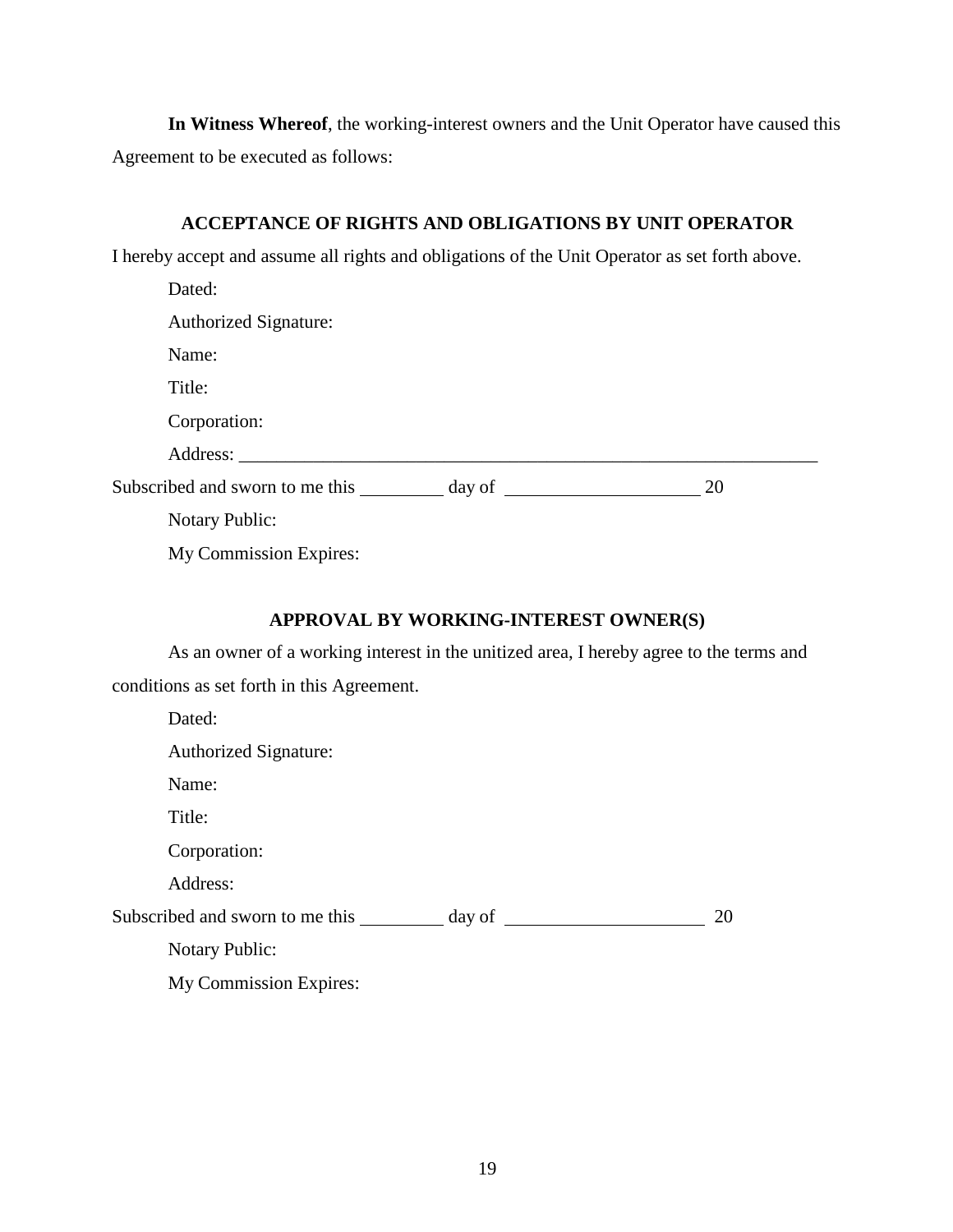**EXHIBIT A** 

| <b>TINITT</b><br>$- - - - -$ |
|------------------------------|
|------------------------------|

**OFFSHORE \_\_\_\_\_\_\_\_\_\_\_\_\_\_\_\_\_\_\_\_\_\_\_\_\_\_\_\_\_\_** 

**LEASE PLAT**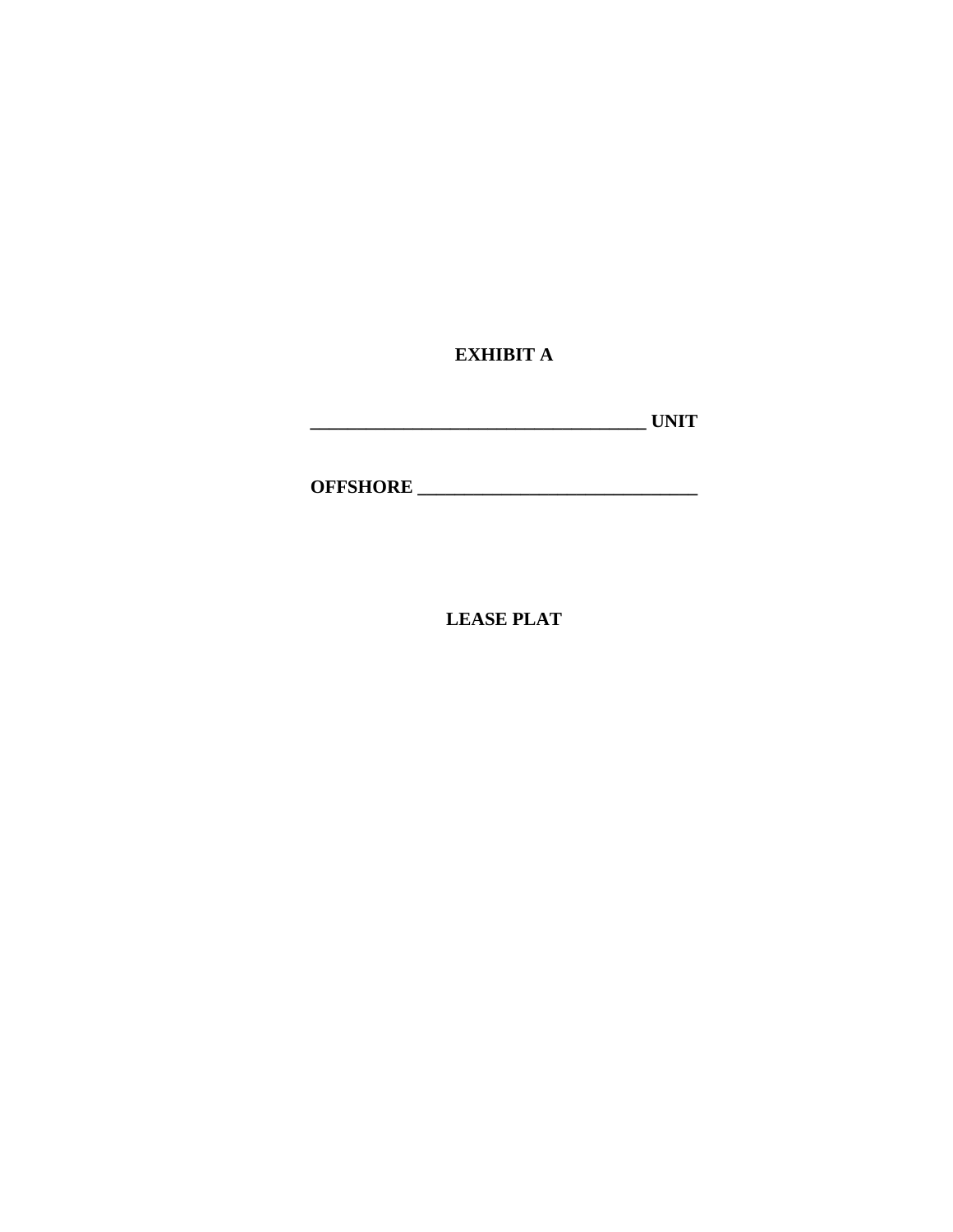# **EXHIBIT B**

#### **COMPONENT LEASES AND OWNERSHIP**

**\_\_\_\_\_\_\_\_\_\_\_\_\_\_\_\_\_\_\_\_\_\_\_\_\_\_\_\_\_ UNIT**

#### **OFFSHORE \_\_\_\_\_\_\_\_\_\_\_\_\_\_\_\_\_\_\_\_\_\_\_**

|              | <b>BLOCK</b>  | <b>EFFECTIVE</b>  | <b>EXPIRATION</b> | <b>AMOUNT OF</b> | <b>ROYALTY</b> | <b>LEASE</b>     |
|--------------|---------------|-------------------|-------------------|------------------|----------------|------------------|
| <b>LEASE</b> | <b>NUMBER</b> | <b>DATE-LEASE</b> | <b>DATE</b>       | <b>ACREAGE</b>   | <b>RATE</b>    | <b>OWNERSHIP</b> |
|              |               |                   |                   |                  |                |                  |
|              |               |                   |                   |                  |                |                  |
|              |               |                   |                   |                  |                |                  |
|              |               |                   |                   |                  |                |                  |
|              |               |                   |                   |                  |                |                  |
|              |               |                   |                   |                  |                |                  |
|              |               |                   |                   |                  |                |                  |
|              |               |                   |                   |                  |                |                  |
|              |               |                   |                   |                  |                |                  |
|              |               |                   |                   |                  |                |                  |
|              |               |                   |                   |                  |                |                  |
|              |               |                   |                   |                  |                |                  |
|              |               |                   |                   |                  |                |                  |

**TOTAL**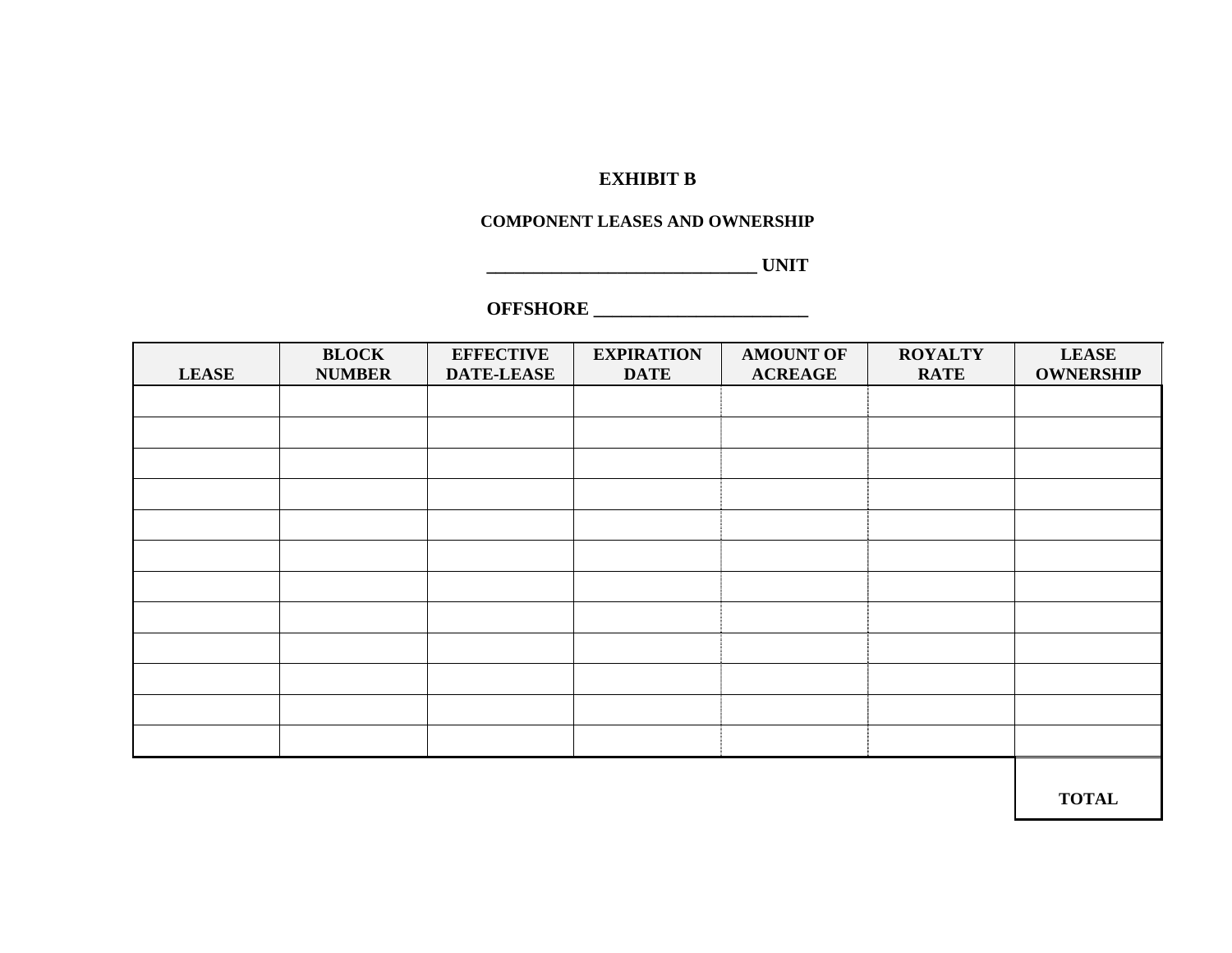# **EXHIBIT C – EXAMPLE FOR NET ACRE FEET**

#### **LEASE PARTICIPATION AND ALLOCATION**

**\_\_\_\_\_\_\_\_\_\_\_\_\_\_\_\_\_\_\_\_\_\_\_\_\_\_\_\_\_ UNIT** 

# **OFFSHORE \_\_\_\_\_\_\_\_\_\_\_\_\_\_\_\_\_\_\_\_\_\_\_**

|               | <b>NUMBER OF</b><br><b>PARTICIPATING</b> | NUMBER OF ORIGINAL EQUIVALENT<br><b>ACRE FEET ALLOCATED</b> |            |              | PERCENT UNIT      |
|---------------|------------------------------------------|-------------------------------------------------------------|------------|--------------|-------------------|
| <b>LEASE</b>  | <b>ACRES</b>                             | OIL                                                         | <b>GAS</b> | <b>TOTAL</b> | <b>ALLOCATION</b> |
|               |                                          |                                                             |            |              |                   |
|               |                                          |                                                             |            |              |                   |
|               |                                          |                                                             |            |              |                   |
|               |                                          |                                                             |            |              |                   |
|               |                                          |                                                             |            |              |                   |
|               |                                          |                                                             |            |              |                   |
|               |                                          |                                                             |            |              |                   |
|               |                                          |                                                             |            |              |                   |
|               |                                          |                                                             |            |              |                   |
|               |                                          |                                                             |            |              |                   |
|               |                                          |                                                             |            |              |                   |
| <b>TOTALS</b> |                                          |                                                             |            |              | 100.00000         |